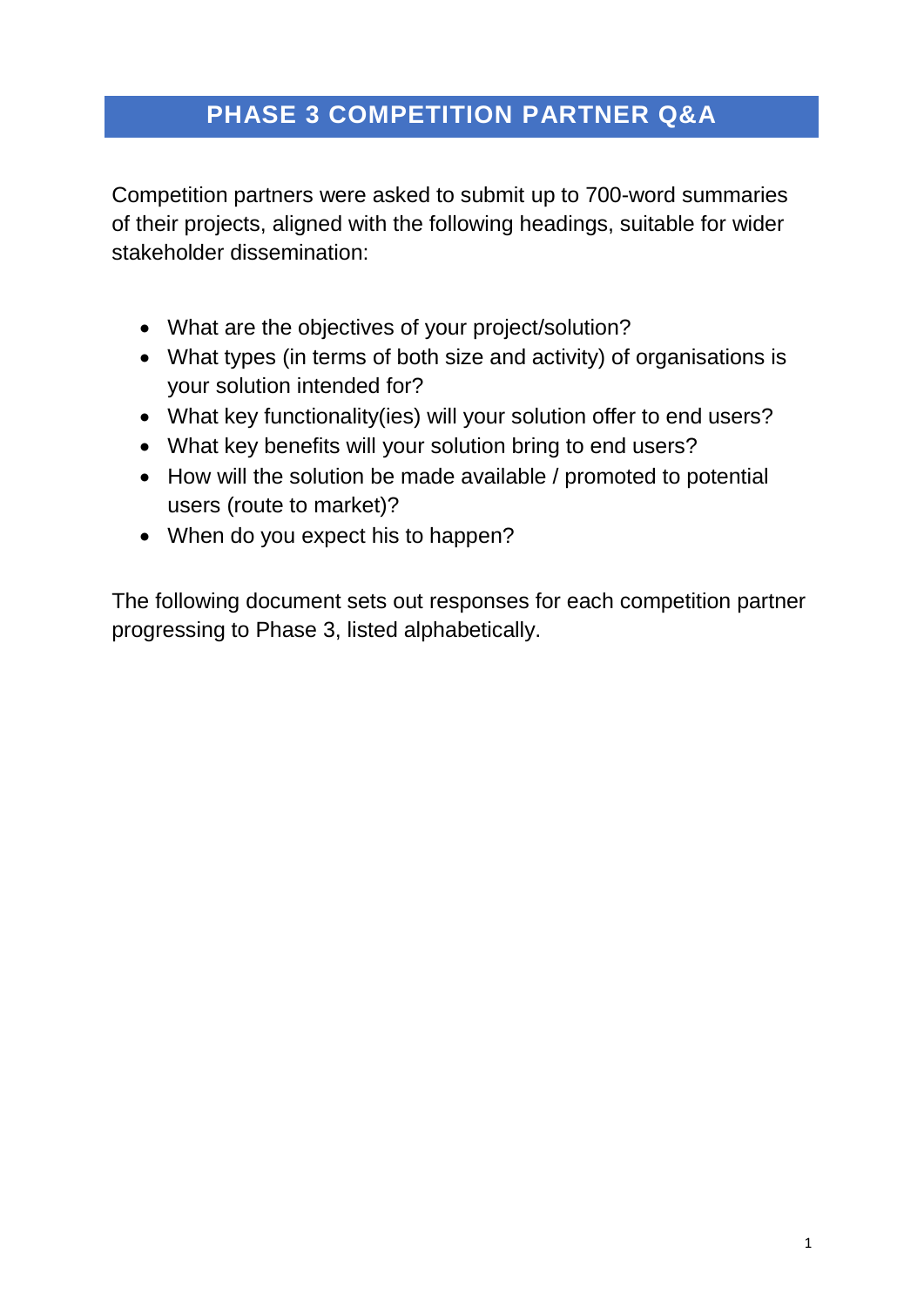# *ANDTR/ AEMS*

Product Name : AEMS Lead Partner : AND Technology Research Ltd Other Partners : Open University, Counting Lab

#### **What are the objectives of your project/solution?**

The vision for this project is the creation of an energy management solution that will enable every business to access energy information and use it wisely to:

- Create value for the business
- Contribute to a low carbon society

To achieve this vision three objectives have been defined:

- The first objective is to engage businesses with energy management so that they are able to consider how and why they are using the energy they do.
- The second objective is to provide businesses with a solution that will capture and process energy data and produce outputs that they can easily understand and act upon.
- The third objective is to provide businesses with a solution that will help them instigate and sustain operational and behaviour changes, thus enabling them to maximise value from the energy they consume.

## **What types (in terms of both size and activity) of organisations is your solution intended for?**

The phase 2 trials have been focused on SMEs in the retail and hospitality sectors. However AEMS is user configurable meaning that the solution is not limited to those sectors as highlighted below:

- AEMS is targeted at independent SMEs that are responsible for their own electricity costs.
- AEMS is scalable and therefore can be used be used in businesses ranging from small micro companies to larger organisations and those operating at multiple sites.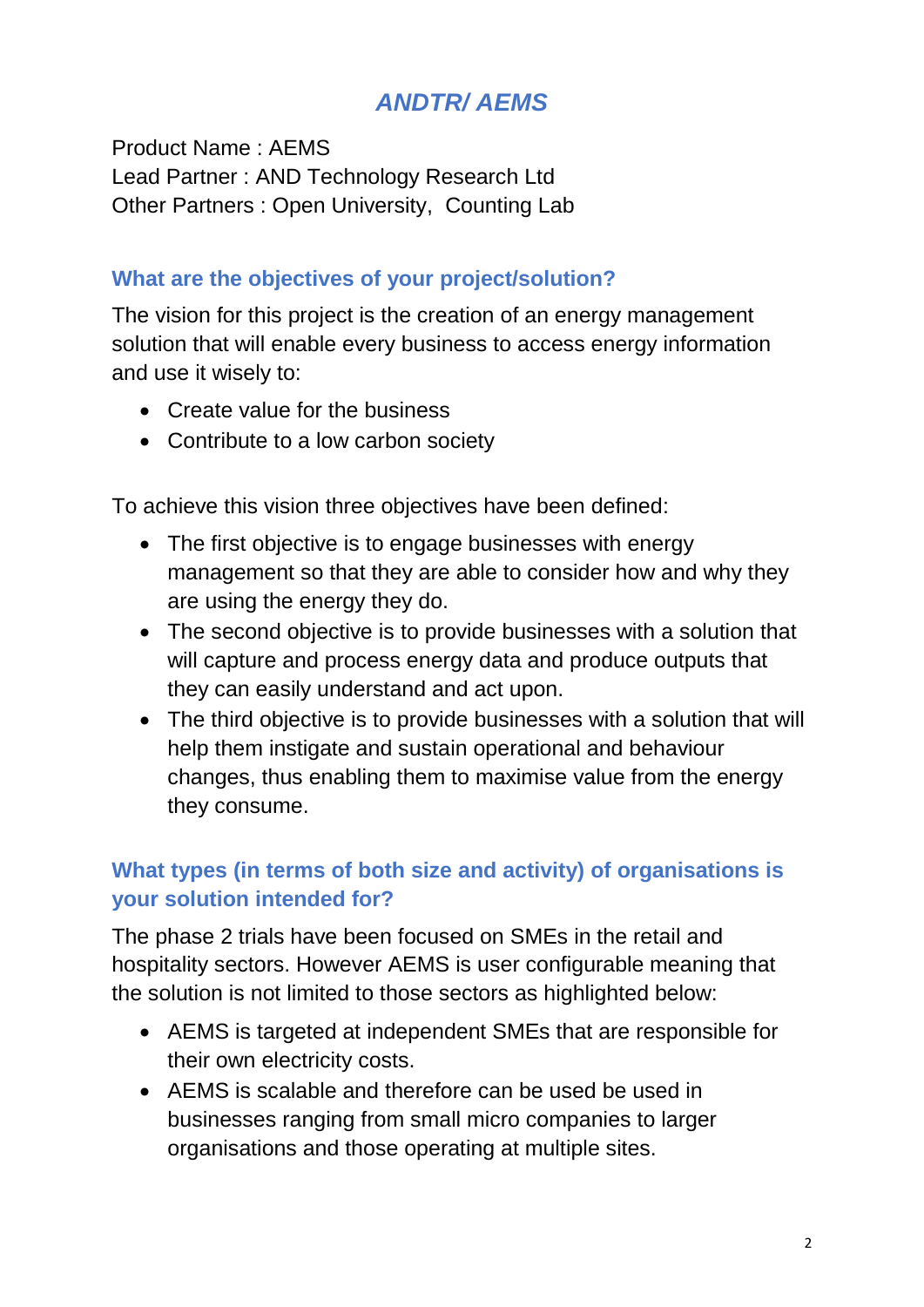## **What key functionality(ies) will your solution offer to end users?**

AEMS is a dashboard and mobile app that allow SMEs to track and monitor energy usage and business operations. It does this by collecting energy data from smart meters or where relevant energy monitoring equipment.

User friendly displays are offered through an easy to understand multiscreened user interface that:

- Visualises and monitors energy usage.
- Displays simple results based on energy consumption data.

Users are:

- Able to set energy budgets and performance targets for their business.
- Alerted to unusual or changing energy activity.
- Provided meaningful insights.

The aim is to engage SMEs with their energy usage.

Machine learning, using intelligent software algorithms, is undertaken on energy data to:

- Create energy profiles that reflect energy usage in the business.
- Analyse the usage and split it by business operating modes (Background, Usual, Unusual Activity).
- Identify different zones of operational activity.
- Compare monitored usage with the energy profiles.
- Perform data analytics and thus provide meaningful insights to users.

The aim is to give SMEs a deeper understanding of energy usage within the business.

#### **What key benefits will your solution bring to end users?**

- Gain an understanding of where and how energy is used in the business.
- Highlight the role energy plays within the business operations.
- Uncover carbon saving opportunities within the business.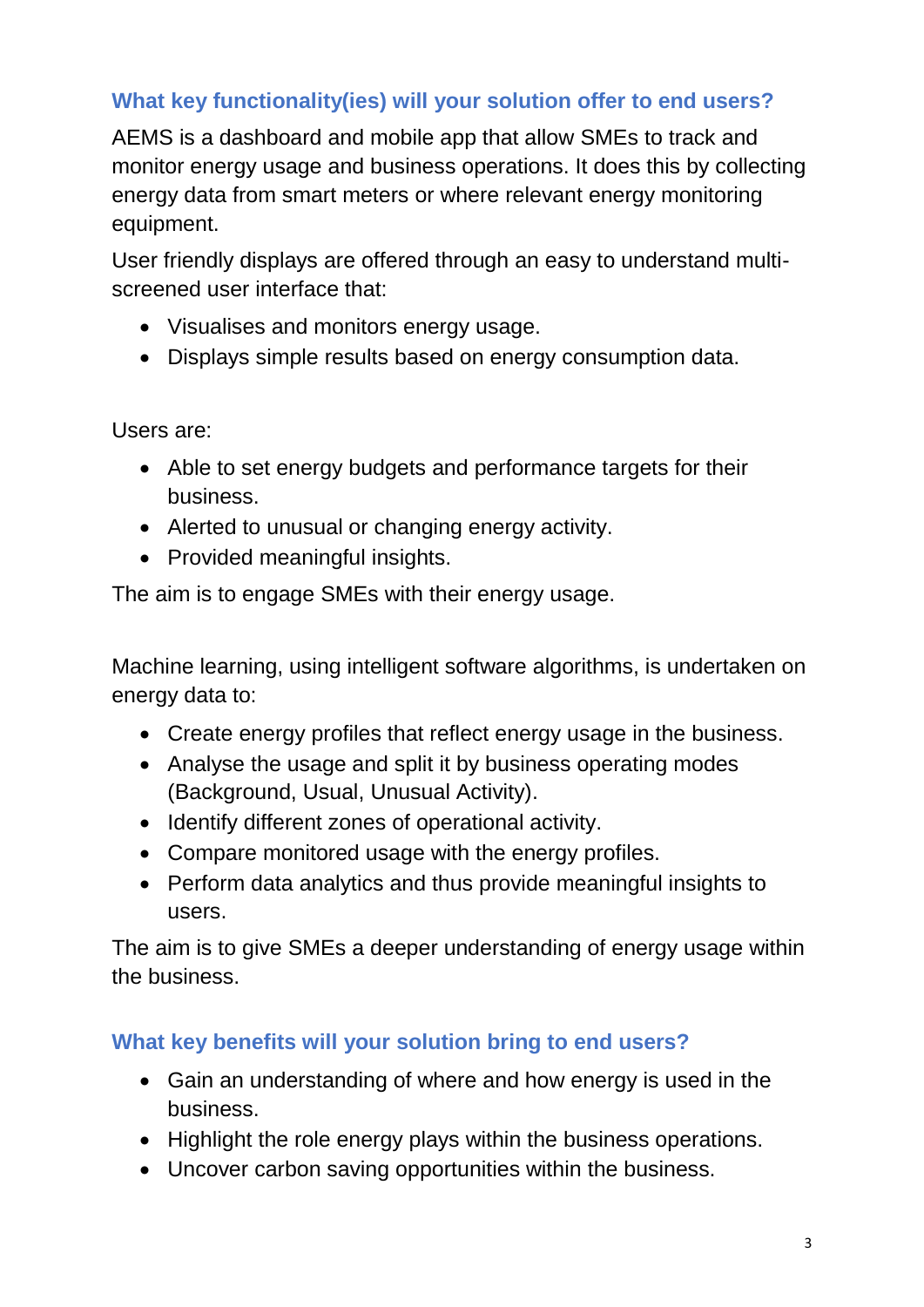- Provide tailored energy saving hints and tips and personalised business insights.
- Support increased efficiency through identification of potential areas for operational and behavioural change.
- Reinforce changes through timely alerts and easy to use dashboard and app.
- Help users set carbon reducing strategies.
- Evidence energy saving and 'green' values within the business and the brand.

## **How will the solution be made available / promoted to potential users (route to market)?**

A dedicated website [www.myaems.com](http://www.myaems.com/) has been created in order to allow easy access to the AEMS solution. The website provides information on the solution and enables potential users to register and download the software.

The solution will be marketed both directly through events, webinars and digital channels, and indirectly through trade and business organisations.

Support for marketing and joint promotional activity is also planned with Local Authorities, and other organisations with a mandate to deliver low carbon strategies. Additional routes to market, through Energy suppliers and DNOs as part of Smart Energy and Smart Grid initiatives, are being explored.

#### **When do you expect this to happen?**

The solution is now being made available for trialling and potential users can register at www.myaems.com. It is anticipated that commercial systems will be available from 1st quarter 2020.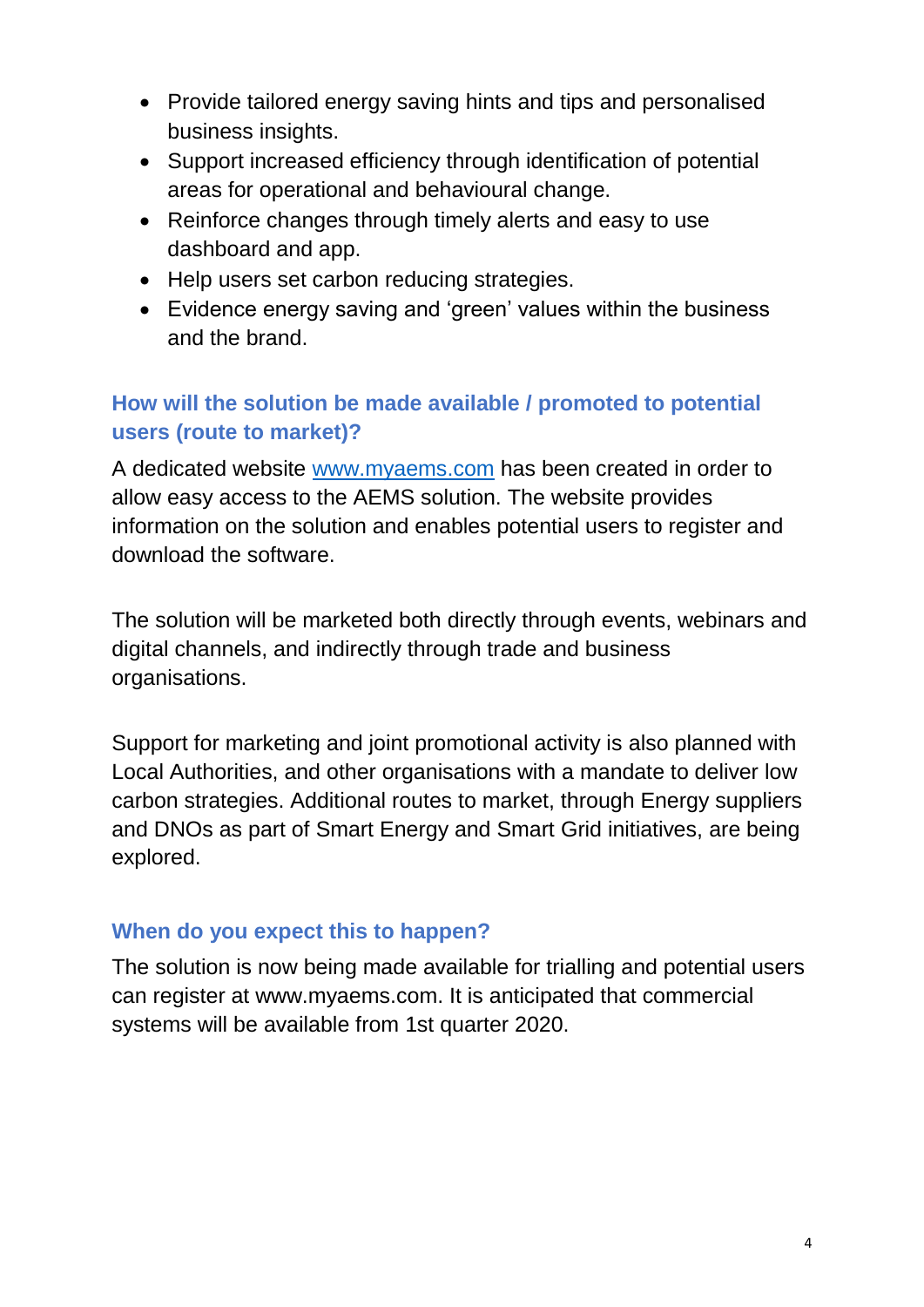# *CONSIDERATE*

Product Name: A mobile app for energy management for SME hospitality businesses

Lead partner: Considerate Hoteliers Ltd

Other partners: Imby Ltd., The University of Surrey (UoS)

#### **What are the objectives of your project/solution?**

Considerate specialises in the hospitality industry and our mission is to drive responsible business practices at every level of an organisation. As part of the Non-Domestic Smart Energy Management Innovation Competition, we are bringing to the market a new energy management tool that is specifically designed to drive responsible business practices in SME hospitality businesses.

The mobile App's features and design take into account the unique requirements of both smaller businesses and hospitality operations, such as a restricted time, budget and the influence of a site's occupancy on consumption. The aim of the app is to:

- drive energy-saving action.
- provide better control over energy related costs.
- make it relevant to hospitality staff.
- integrate seamlessly with users' daily duties.
- leverage on smart metering technology.

## **What types (in terms of both size and activity) of organisations is your solution intended for?**

As a team comprised of both hospitality and sustainability specialists, our objective is to develop a new intuitive mobile App designed to streamline energy management for SME hospitality businesses. This includes hotels, hostels, restaurants and pubs. The app is suited for both independent sites and chain operations.

#### **What key functionality(ies) will your solution offer to end users?**

We have developed the App prototype, integrated the App with live data and secured valuable industry, data integration and user testing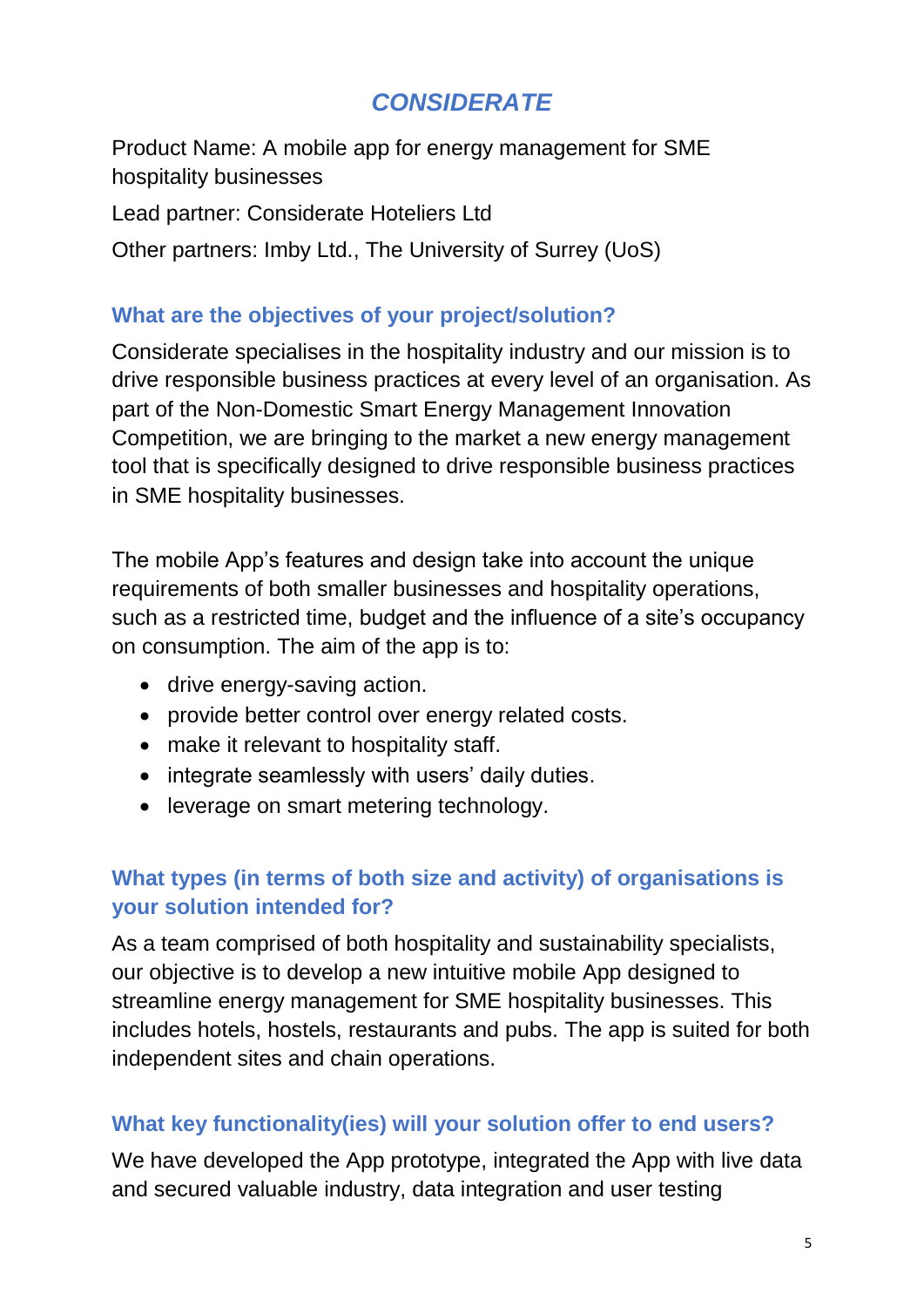partnerships. The App is designed to help businesses, which traditionally do not have dedicated on-site energy management staff, to transform their energy data into energy saving actions.

As such, the App provides users with their latest energy and cost performance at a quick glance, correlates this to relevant industry metrics and communicates only the relevant information in a simple form. The App also provides actionable insight on how to achieve energy, emission and cost savings through energy saving tips and is designed to empower the whole team to reduce energy.

# **What key benefits will your solution bring to end users?**

We have completed multiple rounds of testing, also in collaboration with the University of Surrey (UoS). Testing has so far confirmed that hospitality representatives deem the App and its core features valuable and useful. Key benefits of the App are:

- Provides actionable tips on how to achieve energy, emission and cost savings.
- Tailored to SME hospitality operations and customised per business type.
- Correlated to industry metrics.
- Presents latest performance at a quick glance.
- Empowers the whole team to reduce energy.

In Phase 2 of the competition we focused on further validation of the App features and its effectiveness in improving energy management of SME hospitality businesses. We conducted different strands of user testing, some in collaboration with UoS.

## **How will the solution be made available / promoted to potential users (route to market)?**

The App will be available in IOS and Android App stores for an easy download to your smartphone. The App will be promoted through:

- Hospitality and trade partner webinars and communication channels.
- A dedicated website.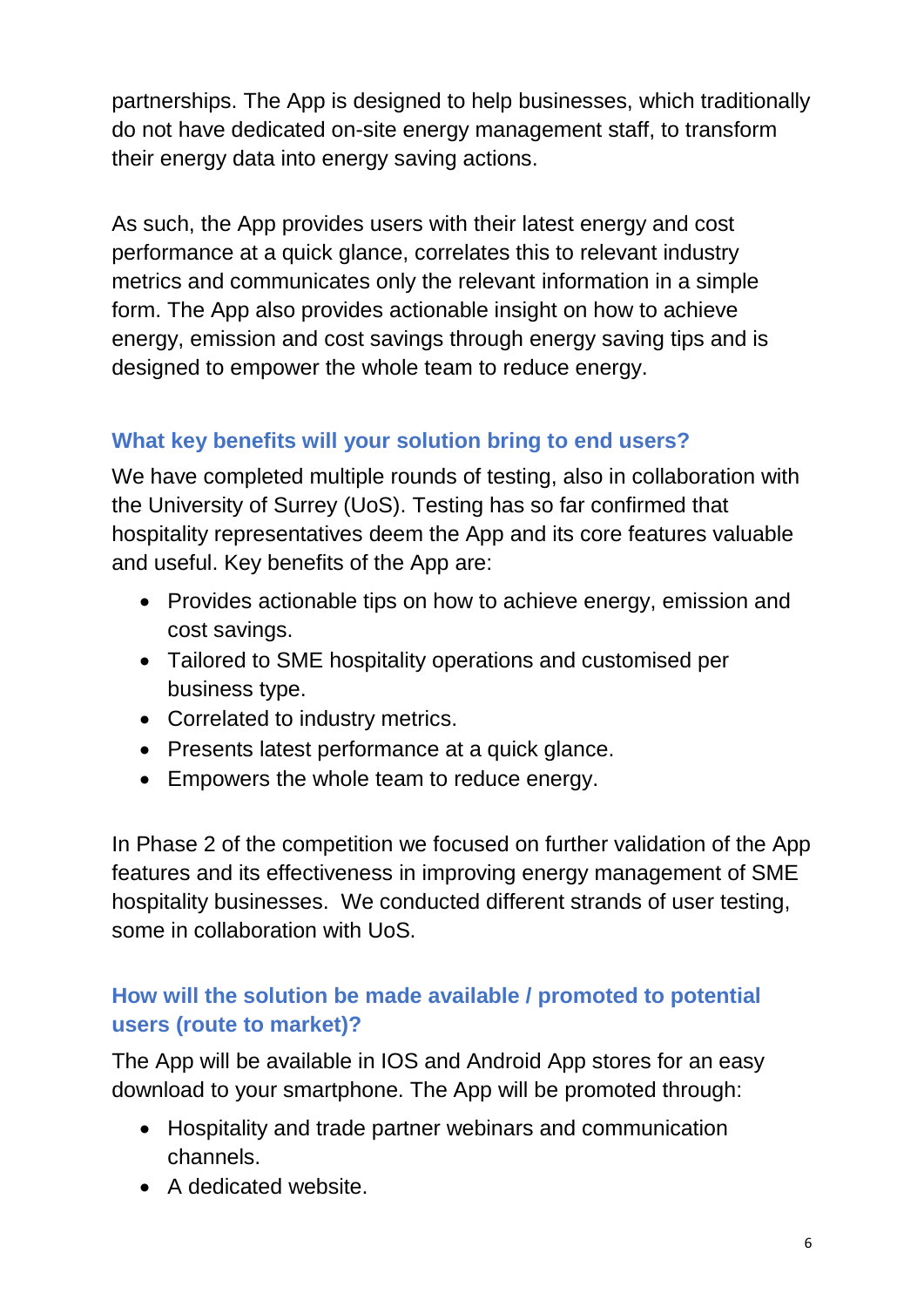- App demonstration seminars.
- Our quarterly newsletter subscribe here [ko@considerategroup.com](mailto:ko@considerategroup.com)

#### **When do you expect this to happen?**

App will be available for download from February 2020. To register your interest or trial the App for free as part of our beta testing starting in April 2019, please go to our website: [www.considerategroup.com](http://www.considerategroup.com/)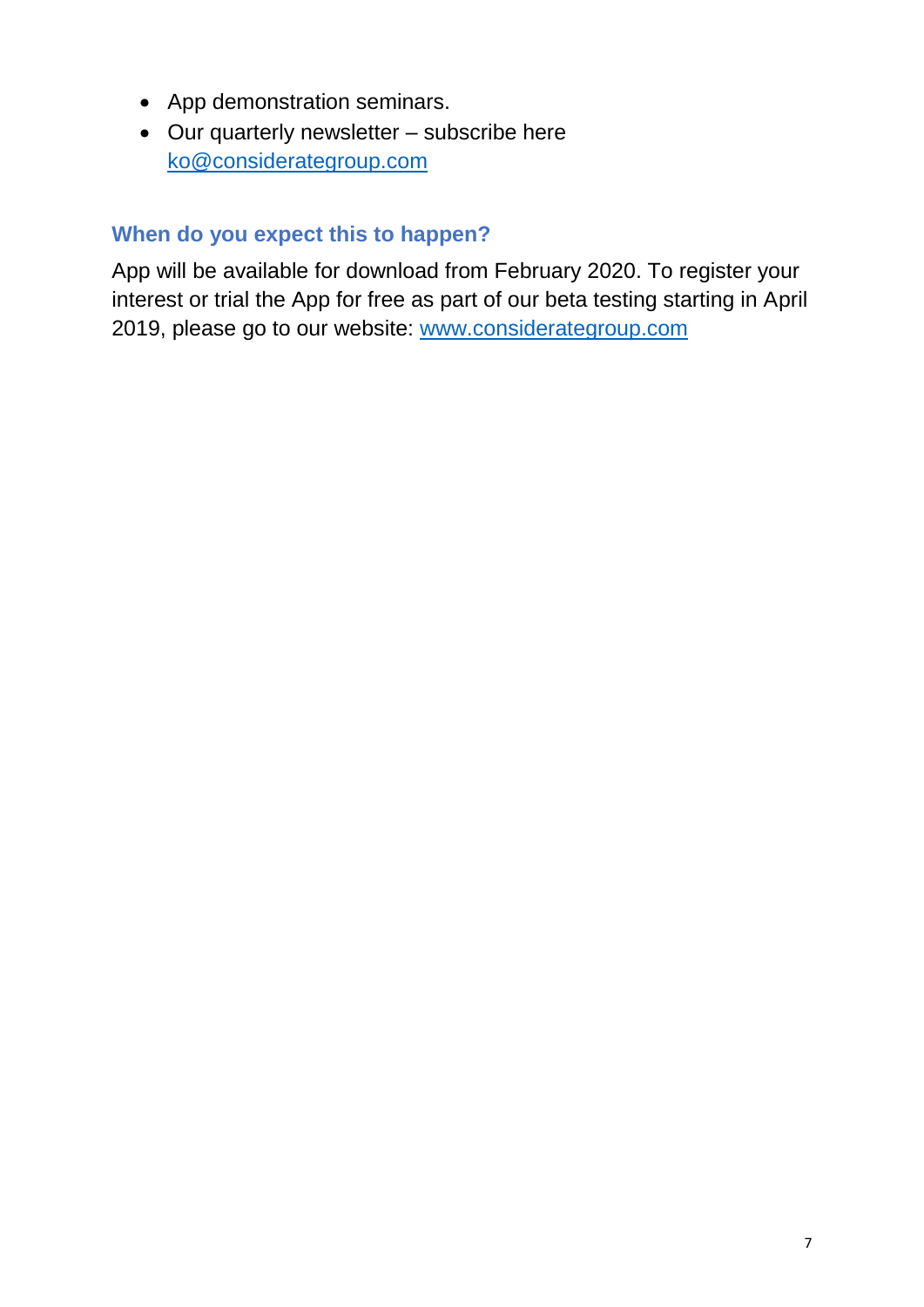# *ELEMENT ENERGY/ E-CAT*

Product Name: E-CAT: Energy Comparison & Advice Tool Lead partner: Element Energy Ltd Other partners: Octopus Energy

#### **What are the objectives of your project/solution?**

Our solution is a web-based tool called E-CAT (Energy Comparison & Advice Tool). It aims to use non-domestic energy consumption data (e.g. smart meter data) to provide real-time feedback and advice. It helps users to understand their energy consumption and whether it is higher or lower than average, as well as how that comparison changes across the day or across the year. The tool also gives users tailored information and feedback on actionable energy efficiency measures. As such, it aims to help users to not only understand their energy consumption better, but also to take actions to reduce their consumption, saving them money and reducing their CO2 emissions.

E-CAT is simple and easy to use, and is highly scalable, requiring only a half-hourly data feed to function. Hence, it aims to be particularly useful for the large number of smaller organisations who may not on their own have the expertise or capacity to understand their energy consumption and implement energy efficiency measures, and for whom it may not be cost-effective to use more bespoke energy management products or services.

## **What types (in terms of both size and activity) of organisations is your solution intended for?**

Our solution is targeted towards micro-enterprises and SMEs in the retail and hospitality sectors, as well as schools of all types and sizes.

#### **What key functionality(ies) will your solution offer to end users?**

The key features of our solution are the provision of innovative real-time comparative feedback on energy consumption (i.e. relative to average and efficient organisations of the same type, size, etc.) and a range of interactive, customer-specific energy saving measures and advice. It also includes many other features such as historic comparison,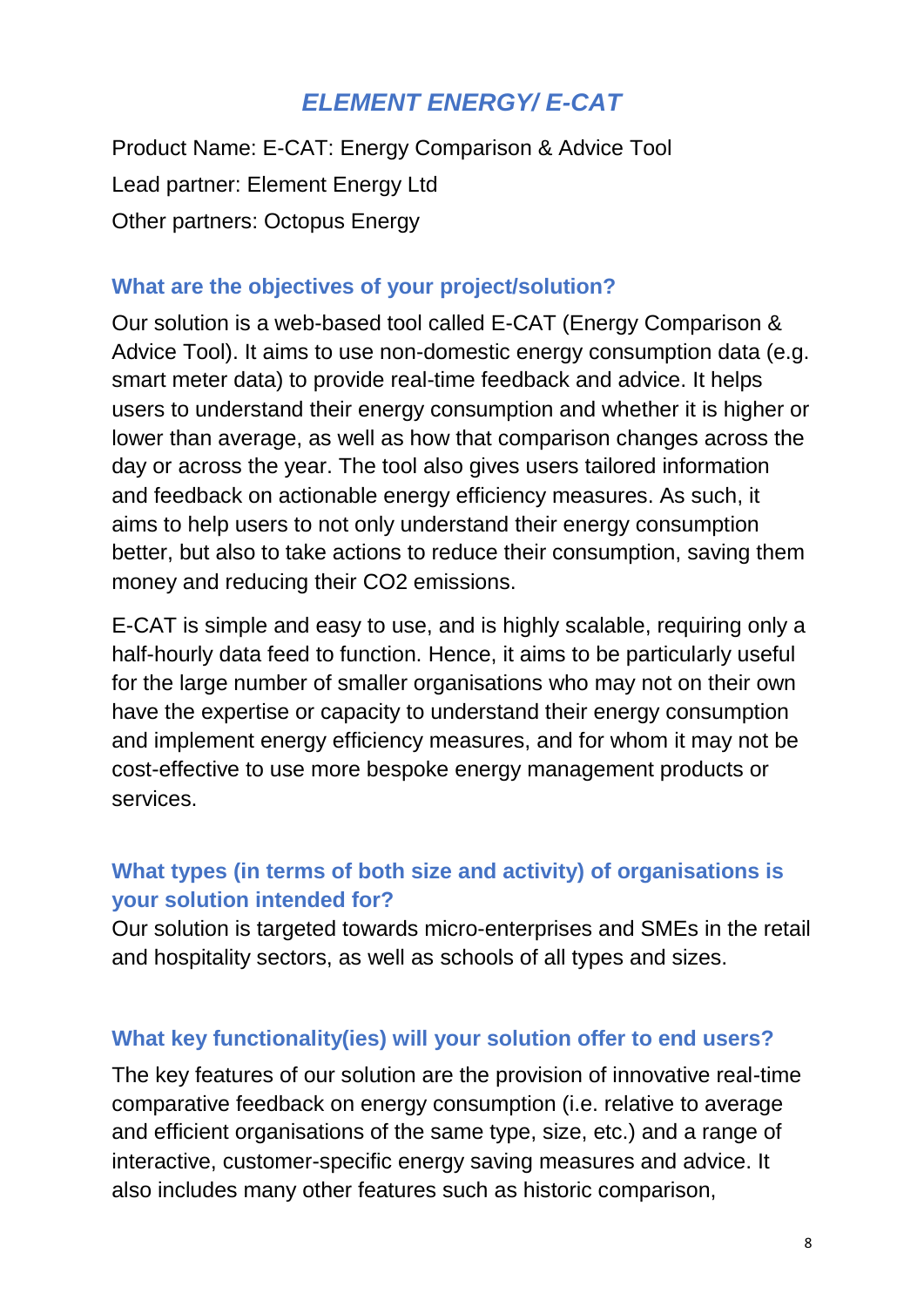comparison within chains, analysis of background usage, and a direct demand-side response engagement facility.

### **What key benefits will your solution bring to end users?**

Our solution is simple to use, allowing users to view their energy consumption and compare it to organisations of the same type and size, and including a range of other useful features providing feedback on their energy consumption. As such, it helps users to understand their energy consumption better. It also provides actionable energy efficiency advice to help users to reduce their energy consumption, saving money and reducing their CO2 emissions. As well as providing financial benefits, this has the potential to provide reputational benefits from being a more environmentally friendly organisation, as well as benefits to productivity and staff wellbeing.

### **How will the solution be made available / promoted to potential users (route to market)?**

Our preferred route to market is a business-to-business (B-to-B) route to market licensing to energy suppliers, as this offers the fastest access to a large number of target non-domestic customers. However we are also exploring other arrangements licensing via other organisations or targeting users directly.

#### **When do you expect this to happen?**

We have a working solution which we plan to trial between February 2019 and January 2020 as part of the BEIS Non-Domestic Smart Energy Management Innovation Competition. During this time, based on feedback from the trial we will continue to enhance the tool's functionality and develop new features. We aim to roll out our tool with regular users from January 2020 after the trial has been completed.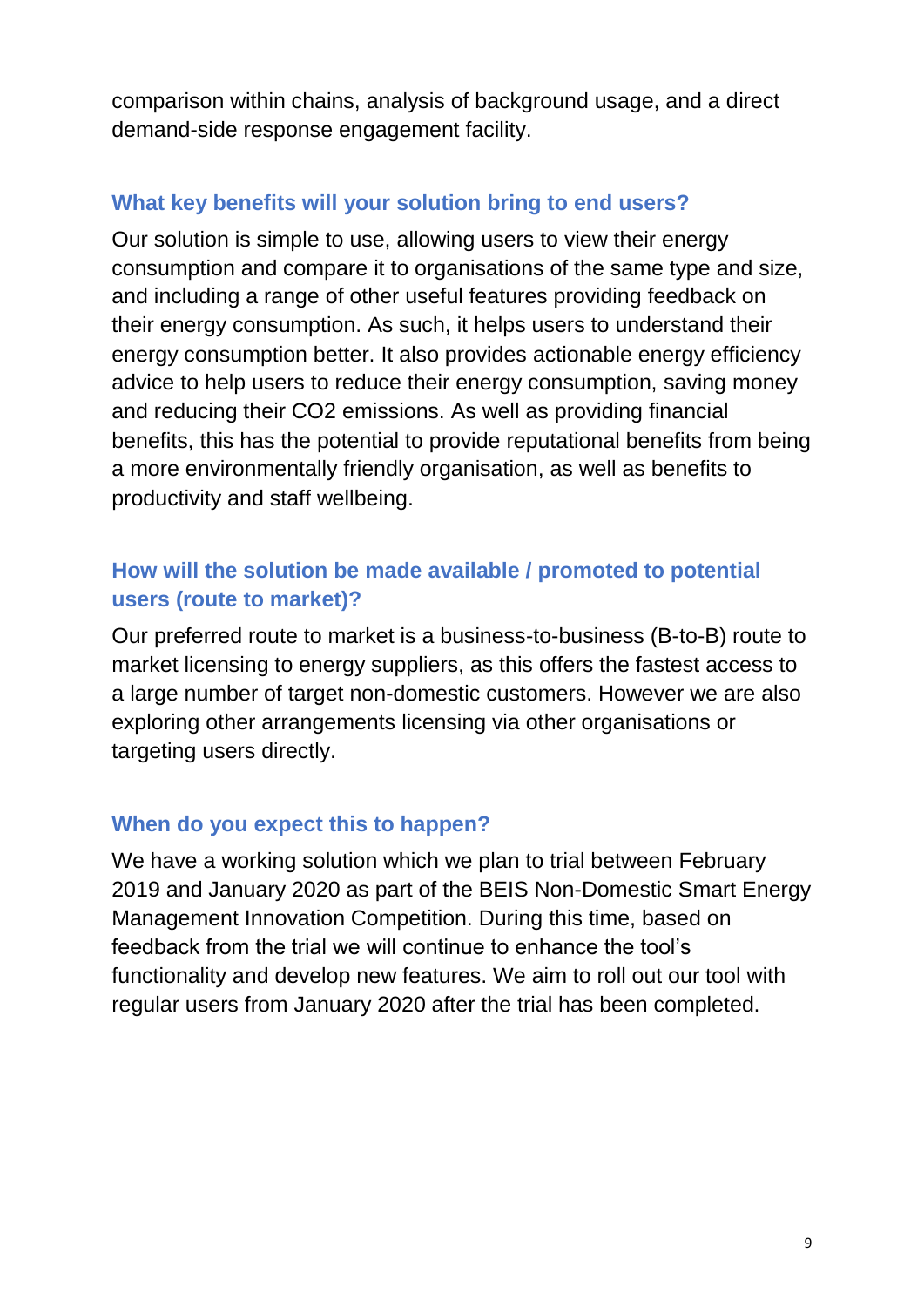# *HILDEBRAND/ GLOWPRO*

Product Name: GlowPro Lead partner: Hildebrand Technology Ltd Other partners: Freerunner, GenGame, Love Experience, UCL, University of Salford

#### **What are the objectives of your project / solution?**

GlowPro identifies operational and energy efficiency opportunities to help businesses with smart meters take advantage of real-time energy data to reduce their costs, improve their operations and engage their staff. Our goal is to take that data and apply analytic models to identify opportunities to improve lighting, heating, cooling and refrigeration operation (through behaviour change as well as identifying repair / replacement times).

We are creating easy to use services that fit into people's working lives as a benefit, not a burden. GlowPro's functionality will shift the mindset from at best thinking about energy once a month to a regular useful service. The sustained attention results in improved customer comfort whether that's simply improved lighting or temperature to better value through lower business operating costs and more attention on providing a better planned overall experience rather than dealing with real-time operations.

### **What types (in terms of both size and activity) of organisations is your solution intended for?**

Our solution is intended to be used by large property managers (shopping centres) and retail and hospitality venues (chains and independents). Small businesses that would like to do a better job of managing their energy could also use GlowPro.

Big businesses may not qualify as their energy needs typically require larger meters and building management systems.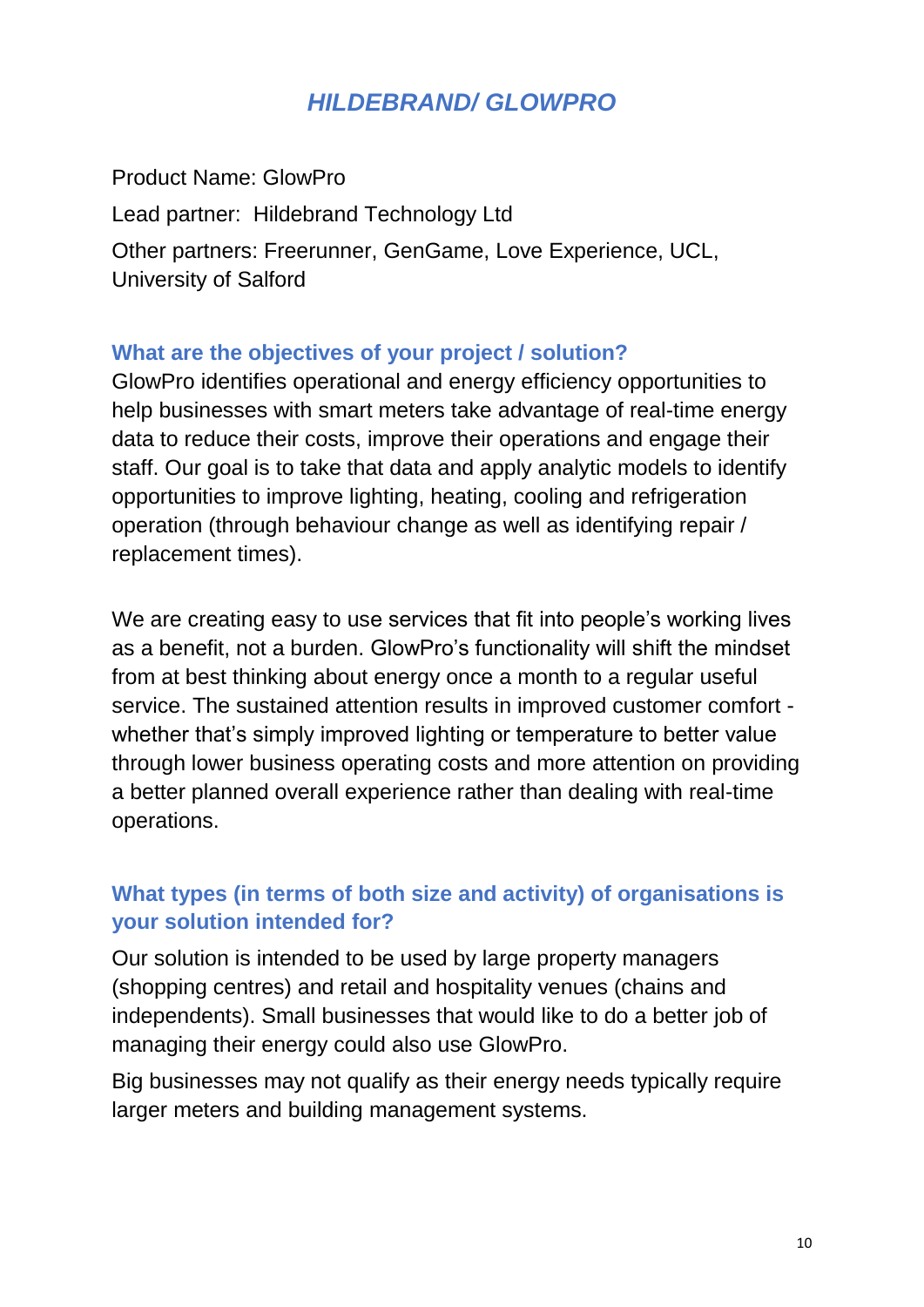# **What functionalit(ies) and key benefits will your solution offer to end users? (combined two questions)**

GlowPro is not a single solution, it is three different inter-connected applications designed to meet the very different needs of our customers. Behind the applications is a single ecosystem; one set of data, one set of models to produce relevant learnings, shared across the applications.

Because GlowPro captures real-time energy consumption data we are able to offer real-time alerts when we identify that something has gone wrong (like the fridge has failed), or if equipment is being turned on too early (extractor fans in the kitchen).

Other functionality includes consumption monitoring, billing, business planning, operational checklists, customer comfort management, identification of building fabric issues.

| <b>Application</b>                    | <b>Description</b>                                                                                                                                                                                                                                                                  | <b>Likely users</b>                                                                                                                           | <b>Benefits</b>                                                                                                                                                                                   |
|---------------------------------------|-------------------------------------------------------------------------------------------------------------------------------------------------------------------------------------------------------------------------------------------------------------------------------------|-----------------------------------------------------------------------------------------------------------------------------------------------|---------------------------------------------------------------------------------------------------------------------------------------------------------------------------------------------------|
| Assure-<br>web based                  | Web application for the<br>property manager to publish<br>billing data to tenants, analyse<br>communal energy performance<br>and a business planning tool to<br>help with assessing refit,<br>development and capital<br>improvements - and determine<br>their efficacy thereafter. | Shopping centre<br>general and<br>operations<br>managers<br>Property manager                                                                  | Offer value added<br>services to tenants<br>Improved service<br>charge billing<br>More effective<br>business planning<br>for energy related<br>projects                                           |
| $Reflect -$<br>web based              | Web dashboard and application<br>for business managers, focusing<br>on planning and management<br>activities like paying the energy<br>bill, changing energy supplier,<br>acquiring new equipment and<br>training and managing staff.<br>Manage one site or many.                   | Area manager<br><b>Business owner</b><br>Energy manager                                                                                       | No more bill shock<br>Identify equipment<br>inefficiency before<br>it fails<br>Identify impact of<br>behaviour patterns<br>and respond (e.g.<br>cooking eqpt. on<br>hrs before service<br>starts) |
| $React -$<br>mobile app<br>or display | Mobile application or display to<br>be used by on site staff, e.g.<br>shift managers, team leaders<br>and frontline staff that is real-<br>time with alerts and decision<br>support functionality. Supports<br>operational efficiency and<br>customer comfort.                      | Staff on shop /<br>restaurant floor<br>and their<br>managers<br>Energy not<br>priority for them<br>but they directly<br>affect<br>consumption | Ensure customer<br>comfort<br>(temperature<br>monitoring)<br>Helps staff do their<br>jobs more<br>efficiently (daily<br>checklists and can<br>raise 'to do' tasks<br>to manager)                  |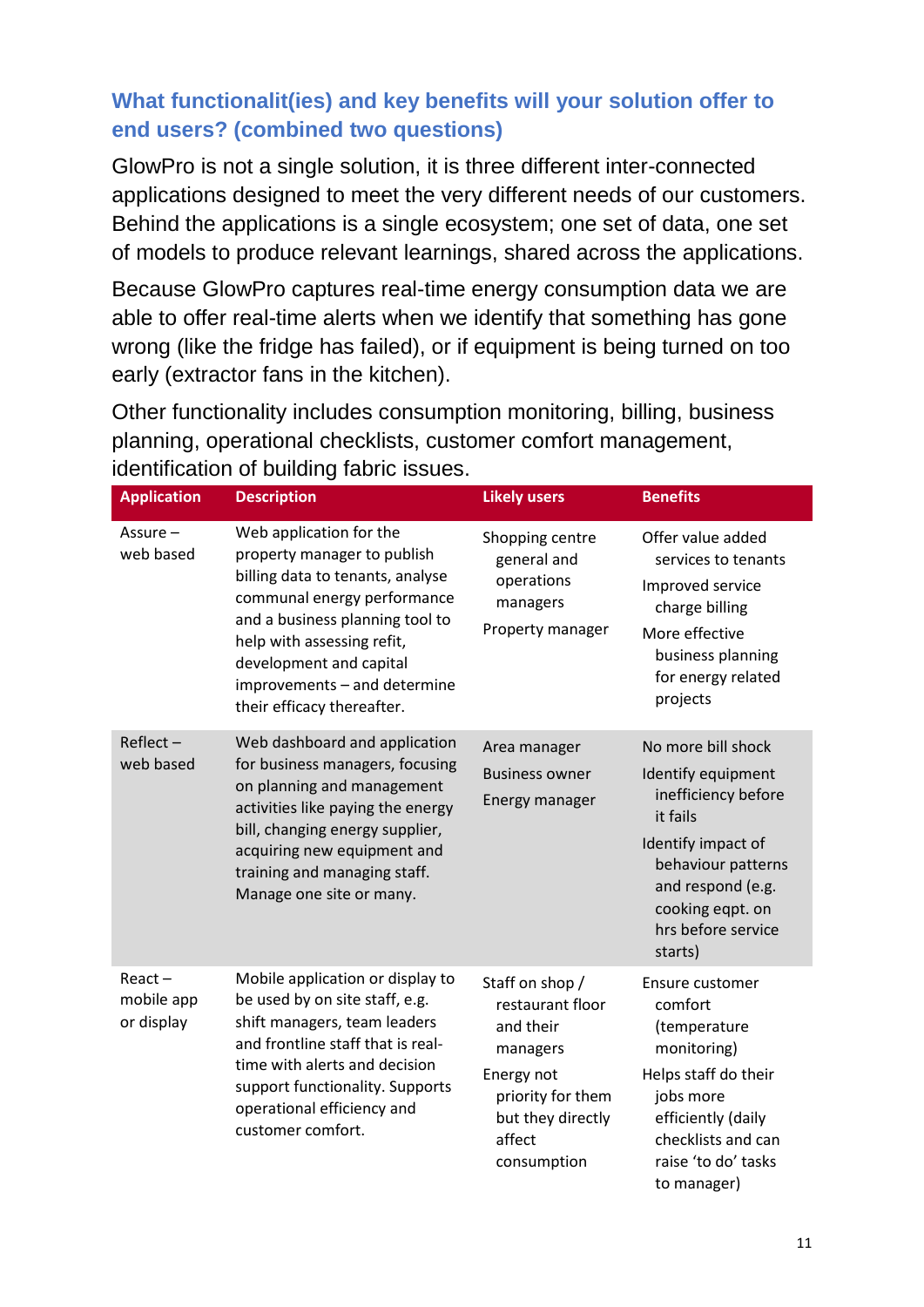#### **How will the solution be made available / promoted to potential users (route to market)?**

Property managers, shopping centre managers, business owners can purchase GlowPro directly from Hildebrand.

Energy suppliers and trade associations could offer white labelled versions of GlowPro to their customers.

#### **When do you expect this to happen?**

We are currently recruiting trial sites, please contact [info@hildebrand.co.uk](mailto:info@hildebrand.co.uk) for more information.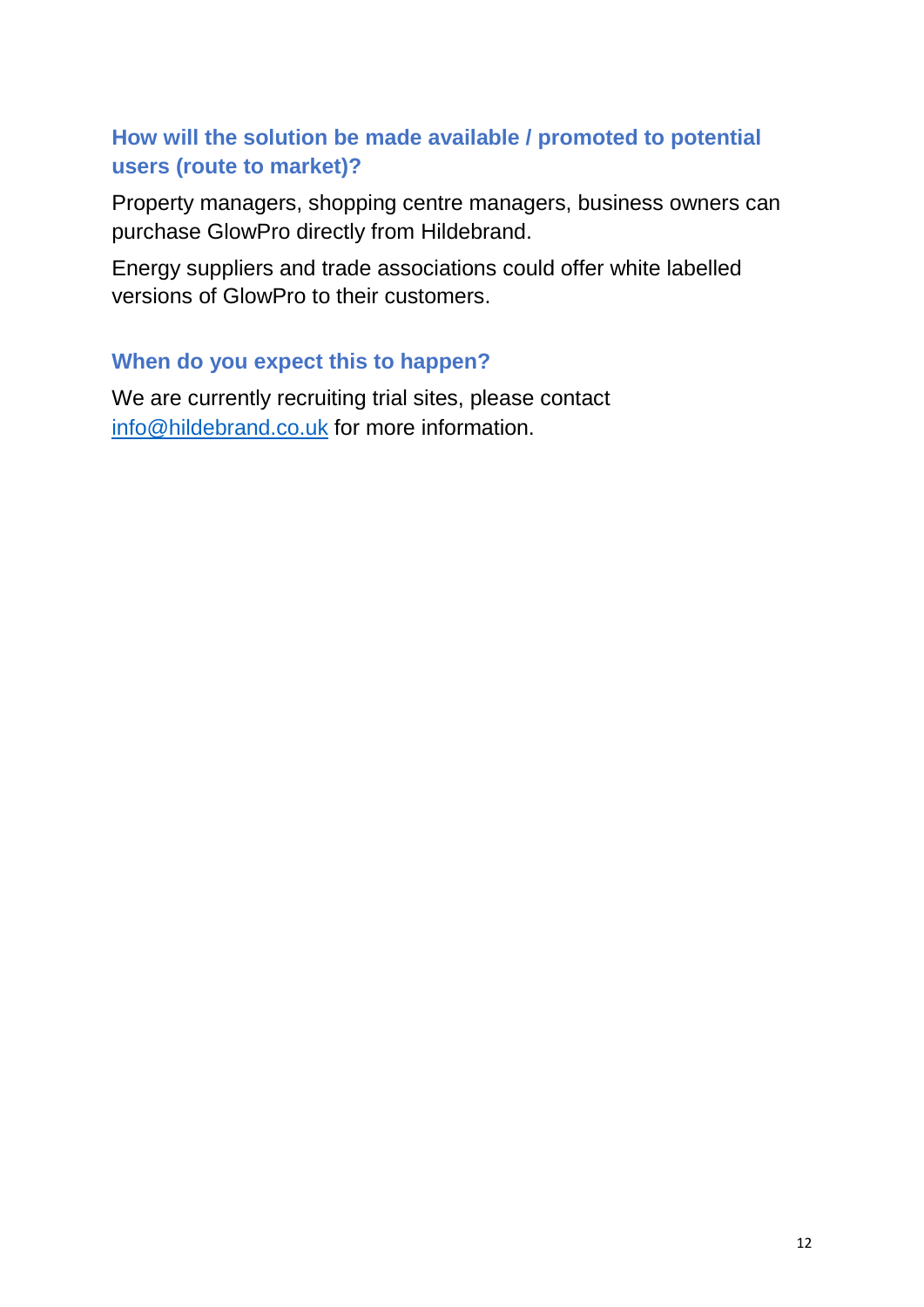# *UNTAPPED SCHOOLS*

Product name: Untapped Lead partner: Hoare Lea LLP Other partners: City Science, SE2, Flourishing, UCL

#### **What are the objectives of your project/ solution?**

The platform provides trusted, independent, industry-validated advice as well as critical decision support - to users with limited time and budget. At the same time it offers educational content across the curriculum linked to current and relevant data.

#### **What types of organisations is your solution intended for?**

The solution is intended for schools of all sizes. We have taken two approaches to identifying schools

- a bottom-up approach, engaging with schools on an individual basis
- a top-down approach, engaging with schools through local authority or Academy Trust routes.

Our research goal was to understand the best routes to enable a sustainable business model, including grasping the barriers and how to overcome them.

We are also considering other routes to market through partnerships with organisations already engaged with the schools sector, such as Data Collectors/ Data Aggregators.

#### **What key functionality(ies) will your solution offer to end users?**

The consortium has created a web-based analysis and advice platform that uses energy data from advanced and smart meters. The platform will use this and other databases, together with sophisticated analytics, to provide energy management advice. This will enable schools to reduce their energy use and bills. The success or otherwise of that advice will be monitored and feedback provided to the school. The platform will also provide educational resources based on and stimulated by 'live' and relevant data. These resources are aimed at meeting needs of the National Curriculum, providing cross-curricular links, and also at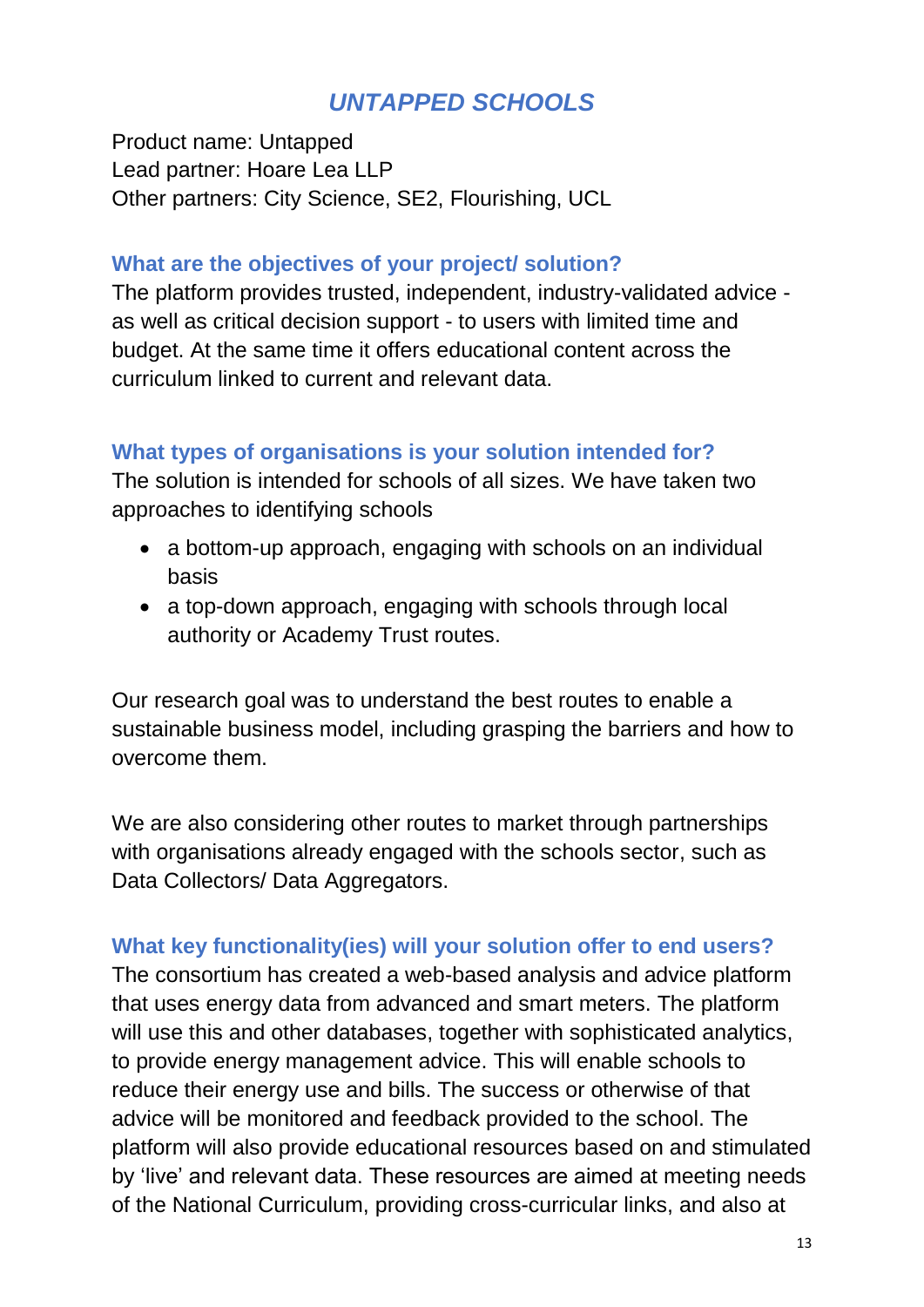'Eco' and other Environmental Clubs: our market research indicates that these drive much of the behaviour change in primary schools.

# **What key benefits will your solution bring to end users?**

The platform will be designed to provide the following:

- A trusted source of advice and information
- Easy to use, tailored interfaces for different school audiences (eg site managers, business managers, head teachers and curriculum leads)
- A comprehensive energy management product
- Benchmarking, analytics and investment/action advice
- The ability to add further disaggregated data (e.g. sub-meters) as the school advances through the programme
- Educational resources linked to the curriculum, providing a further means of exploiting energy data and increased energy awareness
- Expert energy management advice

# **How will the solution be made available / promoted to potential users?**

The solution is web-based. Our goal is to enable users to learn about the system, sign-up and enable the analytics via the web, all as seamlessly as possible.

Our business model has identified a range of engagement levels that will provide different levels of advice to users. To enable the most scalable and impactful proposition, we plan to offer and enable the lower levels of advice in an automated way.

Our marketing strategy identifies routes to market through a word-ofmouth and referral strategy, together with an on-line marketing strategy that uses the website, search engine optimisation and other social media channels.

## **When do you expect this to happen?**

The solution is available through the internet currently with live data connections to sites using Stark as DC/DA. Through Phase 2 of the project, we have developed a considerable understanding regarding the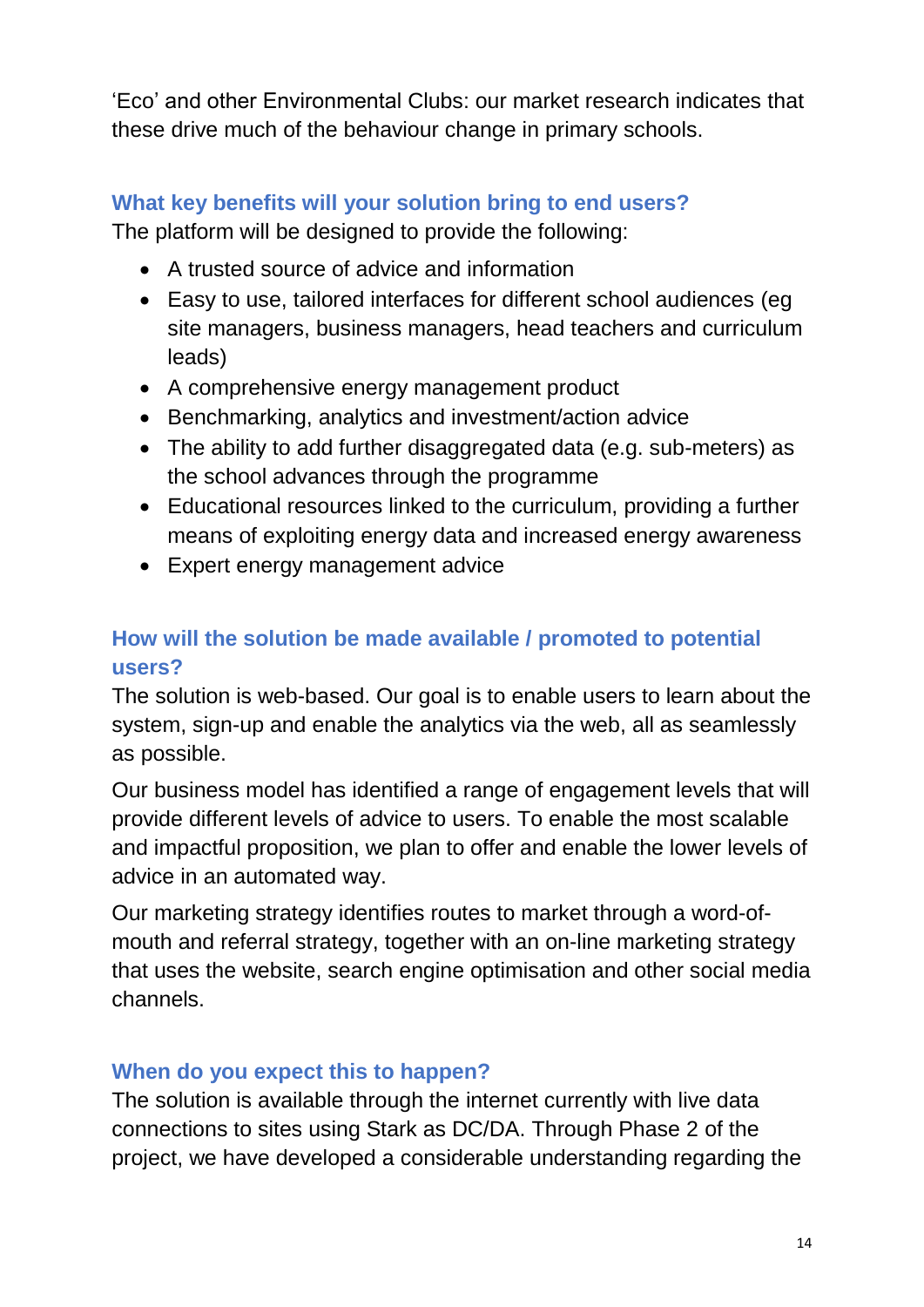on-boarding process and what is required to make this as seamless as possible.

In Phase 3 we are continuing this on-boarding process and trialling both the analytics and the educational resources. We will use feedback from these trials to refine what we offer, to ensure that it is as useful and userfriendly as possible.

The solution is now being made available free for trialling. To take advantage of this opportunity please e-mail Matthew Bellamy at [info@untappedschools.com.](mailto:info@untappedschools.com) It is anticipated that commercial solution will be available for subscription from January 2020.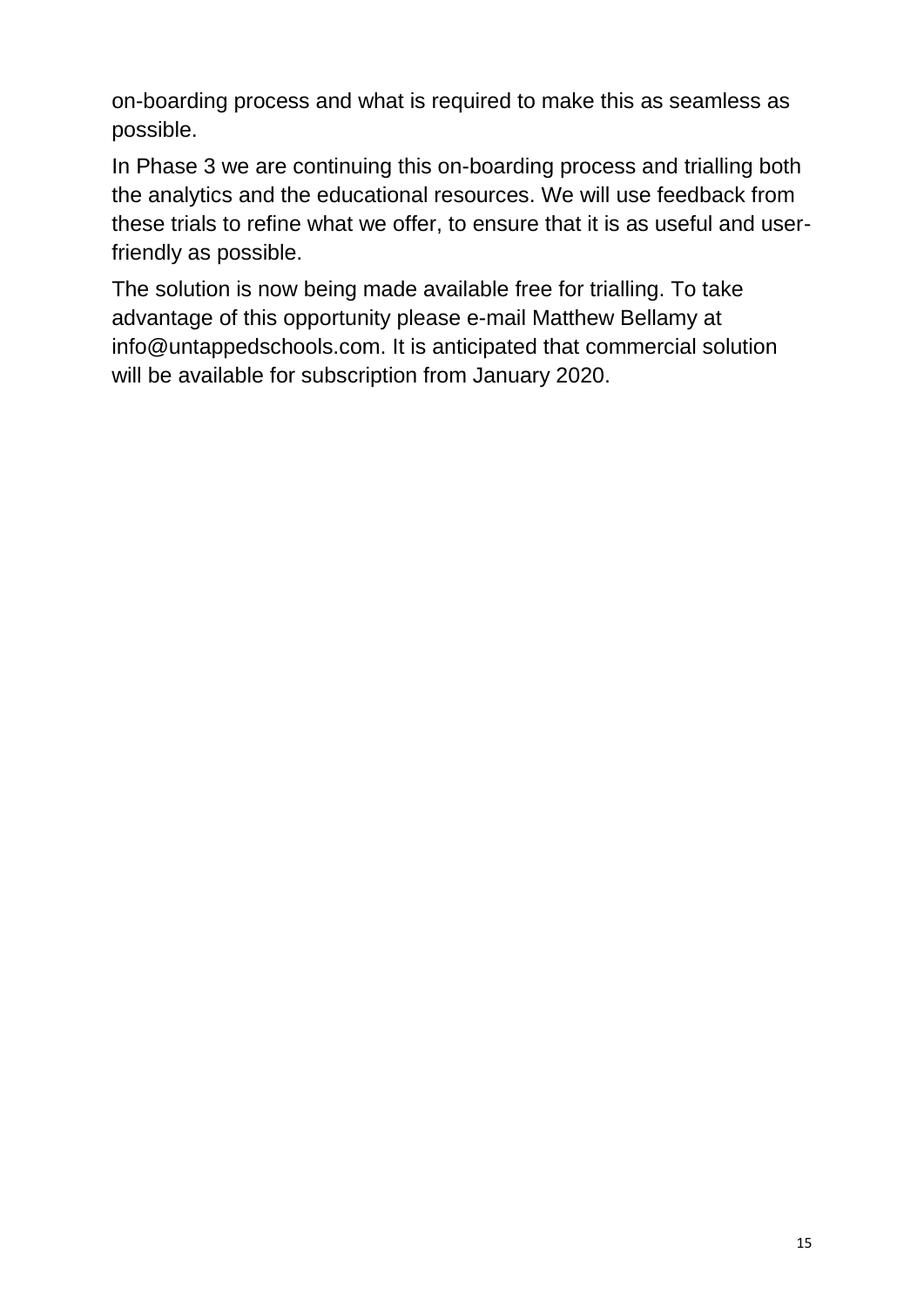# *SAMSUNG/ EIS*

Product Name: Energy in Schools (energyinschools.co.uk) Lead partner: Samsung Electronics Other partners: Centre for Sustainable Energy (CSE), Lancaster University (LU), My Utility Genius Commercial (MUGC)

## **What are the objectives of your project/ solution?**

The key objective of our project is to disrupt the non-domestic school energy sector. We aim to do this by providing a time-of-use energy tariff tailored for schools' off-peaky usage profile and software tools which help all energy users in the school to reduce their energy costs. This comprises:

An energy management platform:

- Energy management portal to help staff manage energy and heat usage in school buildings.
- Tariff switching portal for energy contract management comparing time-of-use based tariffs.
- Teacher and pupil portal and an energy display (TV) to support behaviour change and engage building users on energy issues.
- Supporting energy advice materials, energy champions training and an initial energy audit.

An Educational Platform which uses micro:bits and Samsung's SmartThings IoT platform to provide:

- Curriculum aligned STEM teaching and learning resources for KS2/KS3 supported with micro:bit kit.
- Educational environment to teach the basics of coding to solve real world problems.

#### **What types of organisations is your solution intended for?**

All sizes and types of primary and secondary schools.

## **What key functionality(ies) will your solution offer to end users?**

• A tool to view live and historical electricity and gas data and to set alerts when usage is above a certain level.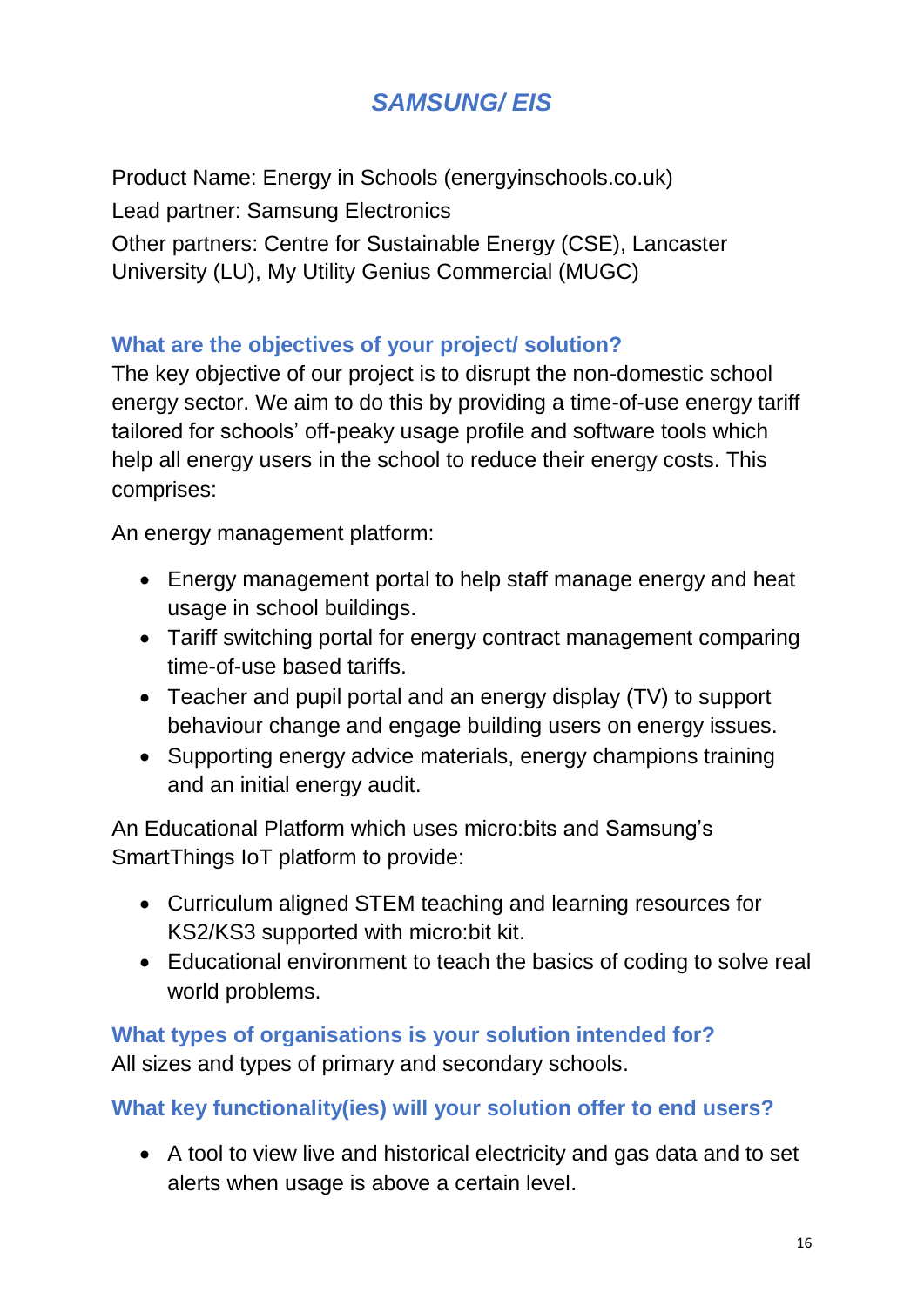- Temperature, motion and open/closed sensors to allow school users to see how activity matches with energy usage in different parts of a school.
- A floor plan with mapped sensors to allow users to view temperature and energy data over time in different parts of the school.
- Lesson plans and a micro:bit coding environment to allow students to fetch data from sensors in the school and data from national grid to learn to solve real world problems across the curriculum (e.g. geography, maths, science and computing).
- An energy and monitoring feature allowing pupils to use micro:bits as IoT sensors to report back data on the electricity usage of a device or appliance and on the temperature in a given classroom; the ability to create new micro:bit sensors on the school's floor plan.
- An energy cashback feature which provided an ongoing cashback total calculated based on the savings to the school from a TOU tariff compared to a flat rate or day/night tariff.

## **What key benefits will your solution bring to end users?**

- Our platform gives students the chance to use cutting-edge IoT coding tools to learn how to address one of the key issues for their generation (climate change).
- A dedicated Samsung energy display TV for your reception or other area.
- Tips and advice on how to minimise bills and how to maximise cashback.
- Curriculum aligned teaching resources which solve real world energy problems.
- Training package for energy champions.
- Easy to use contract management for automatic price comparison at the end of your current energy contract.
- Energy cash back payments of up to £1,000 per year (if a school decides to switch energy supplier via our platform).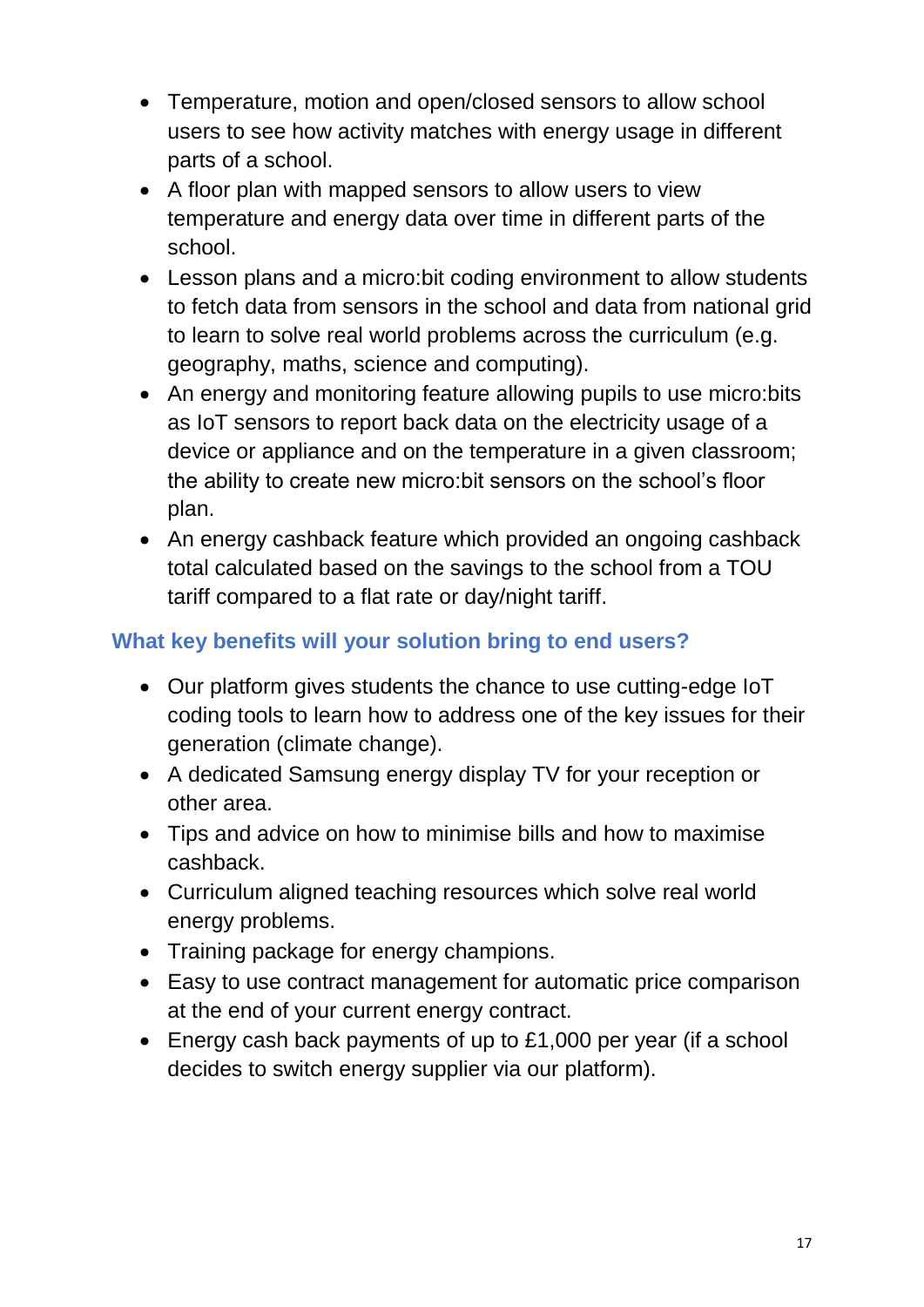## **How will the solution be made available / promoted to potential users?**

During the trial phase any school can register their interest via energyinschools.co.uk ; From next year we will offer the platform to a wider group of schools who will be able to use our platform as a complete energy contracting and management solution.

#### **When do you expect this to happen?**

Phase 3 school recruitment will start immediately (February 2019); recruitment of schools from 2020 will continue once the project ends in January 2020.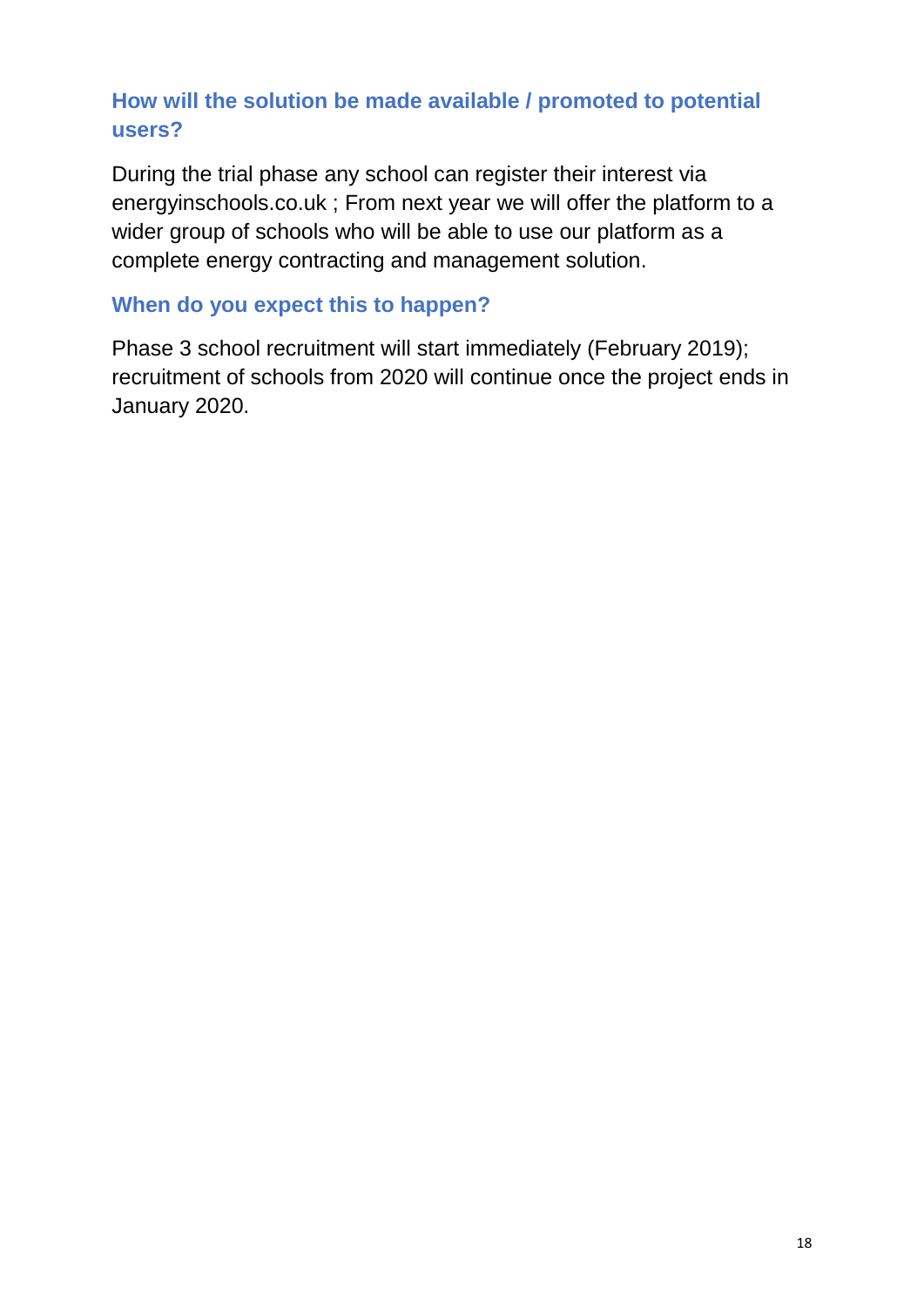# *TRANSITION BATH/ ENERGY SPARKS*

Product Name: Energy Sparks

Lead partner: Transition Bath

Other partners: Dr Ian Walker [Environmental Behavioural Psychologist], School Energy Efficiency, Paper [user research studio]

#### **What are the objectives of your project/ solution?**

Energy Sparks teaches primary and secondary school pupils about energy, and empowers pupils, teachers, school management and the wider school community to take action to make their schools more energy efficient. Energy Sparks aims to increase energy literacy, motivation and agency to make schools more energy efficient, with resulting cost and environmental benefits.

## **What types (in terms of both size and activity) of organisations is your solution intended for?**

Energy Sparks is designed to meet the needs of all schools from primary to secondary.

## **What key functionality(ies) will your solution offer to end users?**

Energy Sparks will provide:

- Separate adult and pupil school-specific home pages highlighting:
	- o recent energy use.
	- o alerts to problems with energy consumption or efficiency.
	- o individual school-specific energy saving action prompts.
	- o recommended activities tailored to the age range of pupils with supporting online resources and lesson plans that guide pupils and adults through an energy saving programme.
- A comprehensive package of accessible charts, contextual advice and automatic analysis that present gas and electricity usage data in ways that are easy for pupils, teachers, site managers and school management to explore.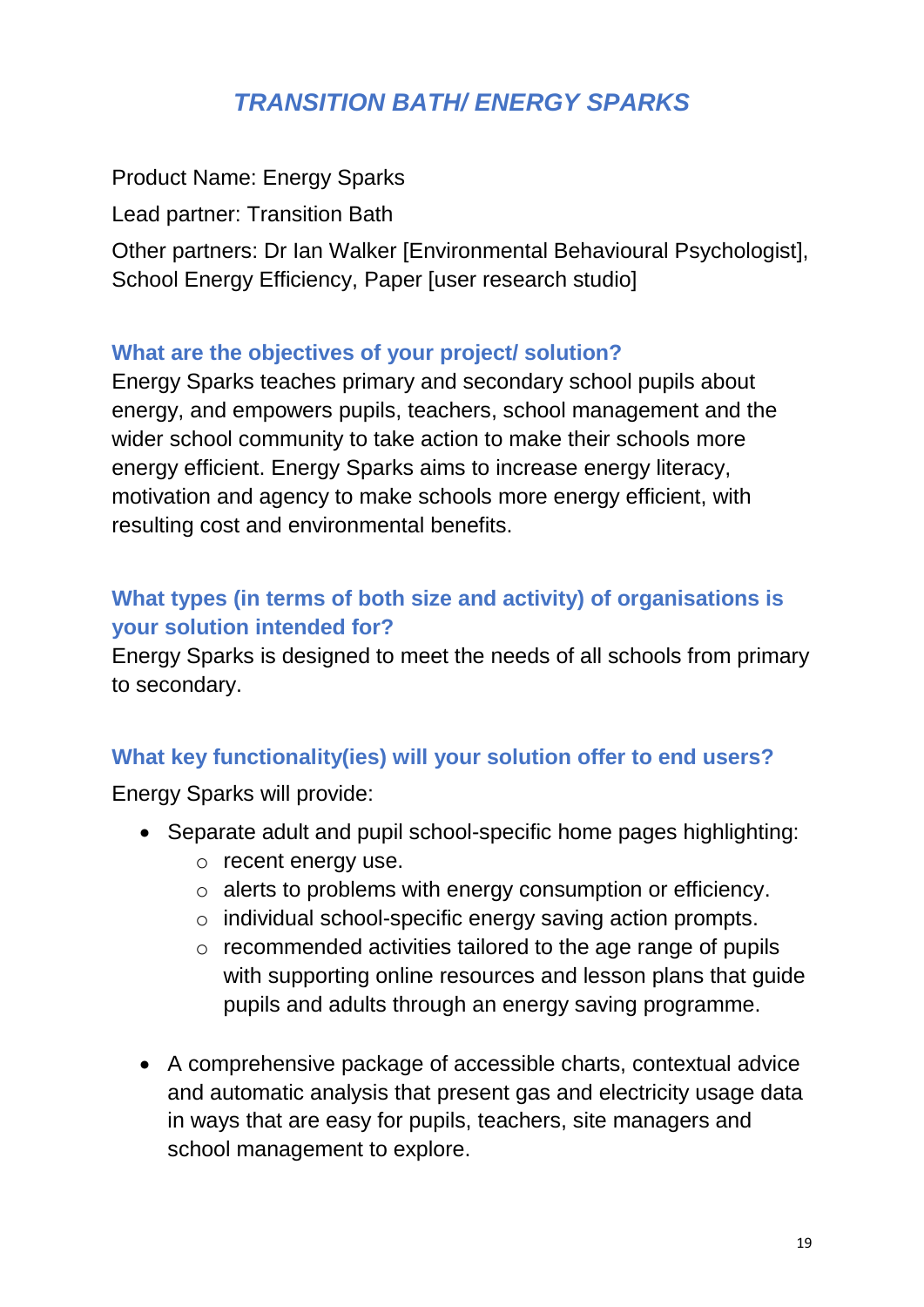- A means of recording interventions to help build up a permanent record of the schools' energy saving activities, and the functionality to tag a school's energy data with relevant interventions to assess their impact.
- An email and text alert system to alert appropriate school stakeholders to problems with their energy consumption or efficiency, with additional advance warning of school holidays and weather changes and accompanying tips to switch heating systems off or on.
- A competition element with points awarded for completed activities. This is designed as an incentive to maintain energy saving interventions.

# **What key benefits will your solution bring to end users?**

Energy Sparks allows schools to:

- reduce consumption out of school hours.
- compare their energy consumption with regional and national benchmarks, as well as changing internal consumption patterns.
- compare their gas consumption with temperature data to assess the thermostatic control of their buildings.
- support pupils in designing and carrying out investigations to monitor energy related data and behaviour patterns at school.
- embed the energy usage charts, data and energy saving activities with curriculum teaching.
- design and implement an energy saving campaign.
- review energy related school policies with the school management team.

## **How will the solution be made available / promoted to potential users (route to market)?**

Energy Sparks is exploring a range of routes to market:

- individual schools supported by self-funding, PTA support, or grant funding.
- multi-academy trusts supporting their portfolio of schools.